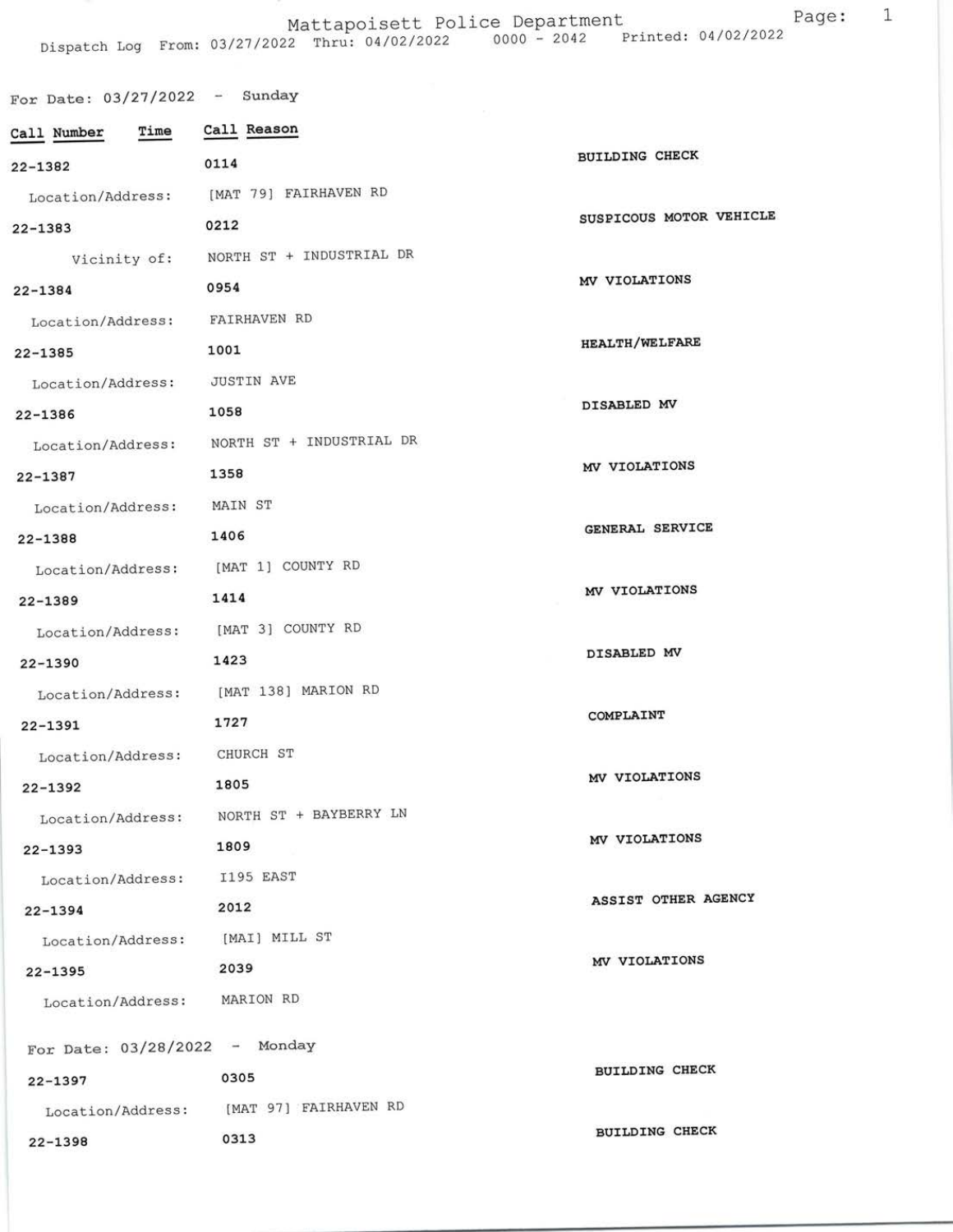Mattapoisett Police Department<br>Dispatch Log From: 03/27/2022 Thru: 04/02/2022 0000 - 2042 Printed: 04/02/2022

| Location/Address: [MAT 142] NORTH ST |                                       |                       |
|--------------------------------------|---------------------------------------|-----------------------|
| $22 - 1399$                          | 0317                                  | MV VIOLATIONS         |
|                                      | Vicinity of: ACUSHNET RD + RIVER RD   |                       |
| $22 - 1400$                          | 0513                                  | MV GENERAL            |
| Location/Address: I195 WEST          |                                       |                       |
| $22 - 1401$                          | 0608                                  | GENERAL SERVICE       |
| Location/Address:                    | [MAT 1] COUNTY RD                     |                       |
| $22 - 1402$                          | 0654                                  | RADAR ASSIGNMENT      |
|                                      | Location/Address: [MAT 139] MARION RD |                       |
| $22 - 1403$                          | 0714                                  | MV VIOLATIONS         |
|                                      | Vicinity of: FAIRHAVEN RD + RIVER RD  |                       |
| $22 - 1404$                          | 0725                                  | MV VIOLATIONS         |
|                                      | Vicinity of: MARION RD + CHAPEL RD    |                       |
| $22 - 1405$                          | 0729                                  | MV VIOLATIONS         |
|                                      | Vicinity of: [MAT 138] MARION RD      |                       |
| $22 - 1406$                          | 0742                                  | 911 CALL              |
| Location/Address: PINE ISLAND RD     |                                       |                       |
| $22 - 1407$                          | 0939                                  | MV VIOLATIONS         |
| Location/Address:                    | [MAT 112] COUNTY RD                   |                       |
| $22 - 1408$                          | 0959                                  | <b>HEALTH/WELFARE</b> |
| Location/Address:                    | <b>JUSTIN AVE</b>                     |                       |
| $22 - 1409$                          | 1020                                  | PARKING COMPLAINT     |
| Location/Address:                    | DEPOT ST                              |                       |
| $22 - 1410$                          | 1130                                  | GENERAL SERVICE       |
| Location/Address:                    | [MAT 1] COUNTY RD                     |                       |
| $22 - 1411$                          | 1251                                  | BE ON THE LOOK OUT    |
| Location/Address:                    | [MAT 1] COUNTY RD                     |                       |
| $22 - 1412$                          | 1323                                  | MV VIOLATIONS         |
| Location/Address:                    | [MAT 139] MARION RD                   |                       |
| $22 - 1413$                          | 1402                                  | RADAR ASSIGNMENT      |
| Location/Address:                    | [MAT 139] MARION RD                   |                       |
| $22 - 1414$                          | 1505                                  | MV VIOLATIONS         |
| Location/Address:                    | MARION RD                             | GENERAL SERVICE       |
| $22 - 1415$                          | 1510                                  |                       |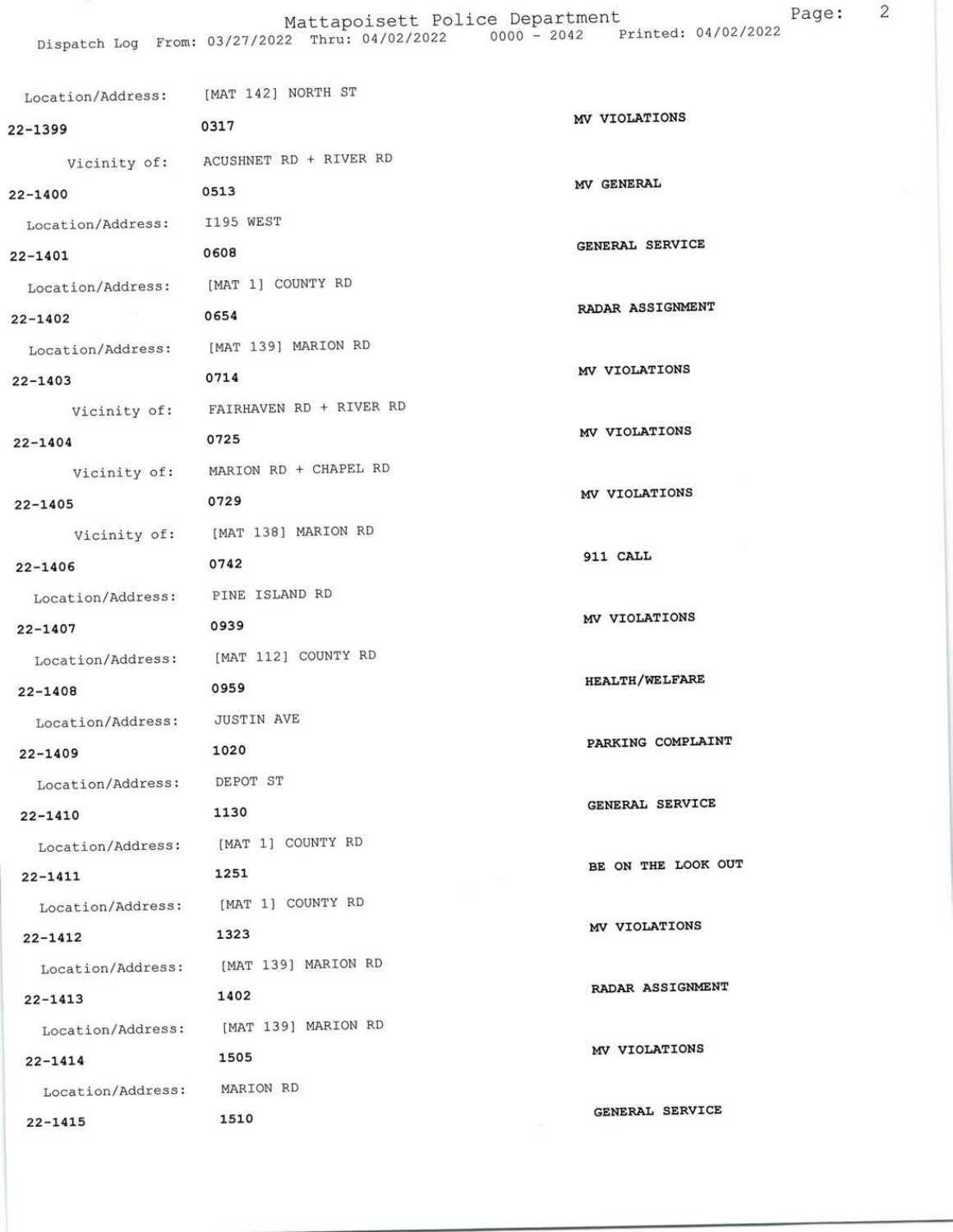| Location/Address:                         | [MAT 1] COUNTY RD                           |                       |
|-------------------------------------------|---------------------------------------------|-----------------------|
| $22 - 1418$                               | 1805                                        | MV VIOLATIONS         |
| Location/Address:                         | NORTH ST                                    |                       |
| $22 - 1419$                               | 1824                                        | BE ON THE LOOK OUT    |
| Location: [OT] NEWTON                     |                                             |                       |
| $22 - 1420$                               | 1922                                        | BE ON THE LOOK OUT    |
|                                           | Location: [OT] EASTON PD                    |                       |
| $22 - 1421$                               | ¥5<br>2002                                  | MV VIOLATIONS         |
| Location/Address:                         | NORTH ST                                    |                       |
| $22 - 1422$                               | 2012                                        | MV VIOLATIONS         |
| Location/Address: PARK ST + NORTH ST      |                                             |                       |
| $22 - 1423$                               | 2100                                        | MV VIOLATIONS         |
|                                           | Location/Address: NORTH ST + WOLF ISLAND RD |                       |
| $22 - 1424$                               | 2229                                        | MV VIOLATIONS         |
|                                           | Location/Address: FAIRHAVEN RD + RIVER RD   |                       |
|                                           |                                             |                       |
| For Date: $03/29/2022 -$ Tuesday          |                                             | <b>BUILDING CHECK</b> |
| $22 - 1425$                               | 0105                                        |                       |
|                                           | Location/Address: [MAT 79] FAIRHAVEN RD     | <b>BUILDING CHECK</b> |
| $22 - 1426$                               | 0234                                        |                       |
|                                           | Location/Address: [MAT 5] RESERVATION RD    | <b>BUILDING CHECK</b> |
| $22 - 1427$                               | 0234                                        |                       |
| Location/Address:                         | [MAT 100] INDUSTRIAL DR                     | MV VIOLATIONS         |
| $22 - 1428$                               | 0602                                        |                       |
|                                           | Vicinity of: NORTH ST + COUNTY RD           | RADAR ASSIGNMENT      |
| $22 - 1429$                               | 0659                                        |                       |
|                                           | Location/Address: [MAT 139] MARION RD       | MV VIOLATIONS         |
| $22 - 1430$                               | 0727<br>Vicinity of: CHAPEL RD + AUCOOT RD  |                       |
|                                           | 0834                                        | UNATTENDED DEATH      |
| $22 - 1431$<br>Location/Address: OCEAN DR |                                             |                       |
|                                           | 0859                                        | 911 CALL ACCIDENTAL   |
| $22 - 1432$                               | Vicinity of: NANTUCKET DR                   |                       |
| $22 - 1433$                               | 1058                                        | COMPLAINT             |
| Vicinity of: I195 EAST                    |                                             |                       |
|                                           |                                             |                       |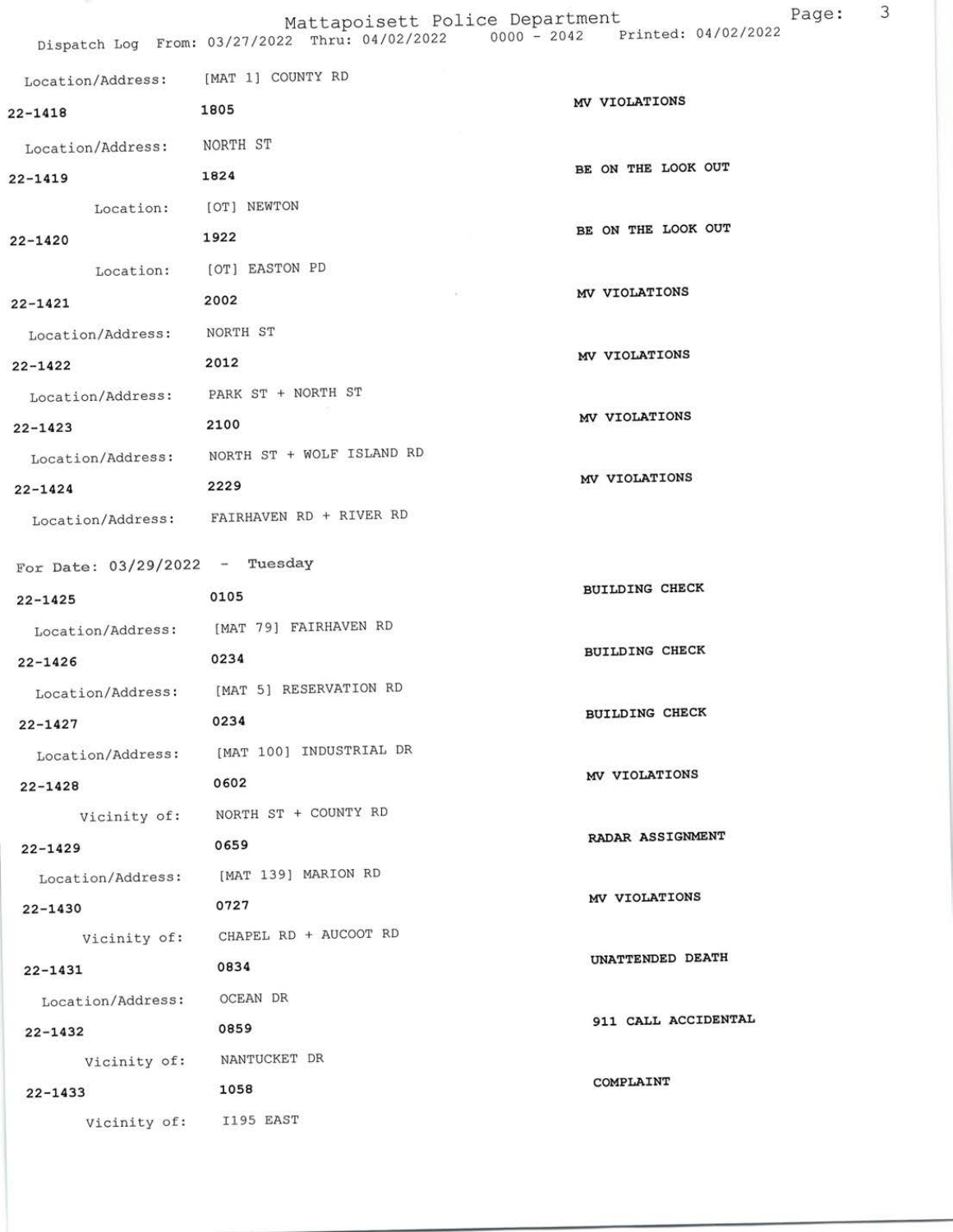Mattapoisett Police Department<br>Dispatch Log From: 03/27/2022 Thru: 04/02/2022 0000 - 2042 Printed: 04/02/2022

| Dispacculary result served         |                                                       |                               |
|------------------------------------|-------------------------------------------------------|-------------------------------|
| 22-1434                            | 1106                                                  | CIVIL COMPLAINT               |
| Location/Address: DEPOT ST         |                                                       |                               |
| 22-1435                            | 1121                                                  | AMBULANCE REQUEST             |
| Location/Address: CANNON ST        |                                                       |                               |
| $22 - 1436$                        | 1301                                                  | AMBUL. MUTUAL AID OUT OF TOWN |
|                                    | Location: [FAI] WOODS SCHOOL                          |                               |
| $22 - 1437$                        | 1428                                                  | MV VIOLATIONS                 |
|                                    | Vicinity of: [MAT 139] JANE LN                        |                               |
| $22 - 1438$                        | 1645                                                  | RADAR ASSIGNMENT              |
| Location/Address: NORTH ST         |                                                       |                               |
| $22 - 1439$                        | 1658                                                  | DISABLED MV                   |
|                                    | Location/Address: FAIRHAVEN RD + MATTAPOISETT NECK RD |                               |
| $22 - 1440$                        | 1710                                                  | GENERAL SERVICE               |
| Location/Address: ANTASSAWAMOCK RD |                                                       |                               |
| $22 - 1441$                        | 1803                                                  | RADAR ASSIGNMENT              |
| Location/Address: NEDS POINT RD    |                                                       |                               |
| $22 - 1442$                        | 1830                                                  | RADAR ASSIGNMENT              |
|                                    | Location/Address: MATTAPOISETT NECK RD                |                               |
| $22 - 1443$                        | 1947                                                  | DISABLED MV                   |
|                                    | Location/Address: FAIRHAVEN RD + SEABREEZE LN         |                               |
| $22 - 1444$                        | 2020                                                  | MV VIOLATIONS                 |
|                                    | Location/Address: [MAT 97] FAIRHAVEN RD               |                               |
| $22 - 1445$                        | 2041                                                  | GENERAL SERVICE               |
| Location/Address: RIVER RD         |                                                       |                               |
| $22 - 1446$                        | 2238                                                  | MV VIOLATIONS                 |
|                                    | Location/Address: [MAT 13] FAIRHAVEN RD               |                               |
| For Date: $03/30/2022 -$ Wednesday |                                                       |                               |
| $22 - 1447$                        | 0222                                                  | SUSPICOUS MOTOR VEHICLE       |
| Location/Address:                  | <b>ACUSHNET RD</b>                                    |                               |
| $22 - 1448$                        | 0227                                                  | MV VIOLATIONS                 |
|                                    | Vicinity of: [MAT 142] NORTH ST                       |                               |
| $22 - 1449$                        | 0310                                                  | <b>BUILDING CHECK</b>         |
| Location/Address:                  | [MAT 142] NORTH ST                                    |                               |
| $22 - 1450$                        | 0350                                                  | <b>BUILDING CHECK</b>         |
|                                    |                                                       |                               |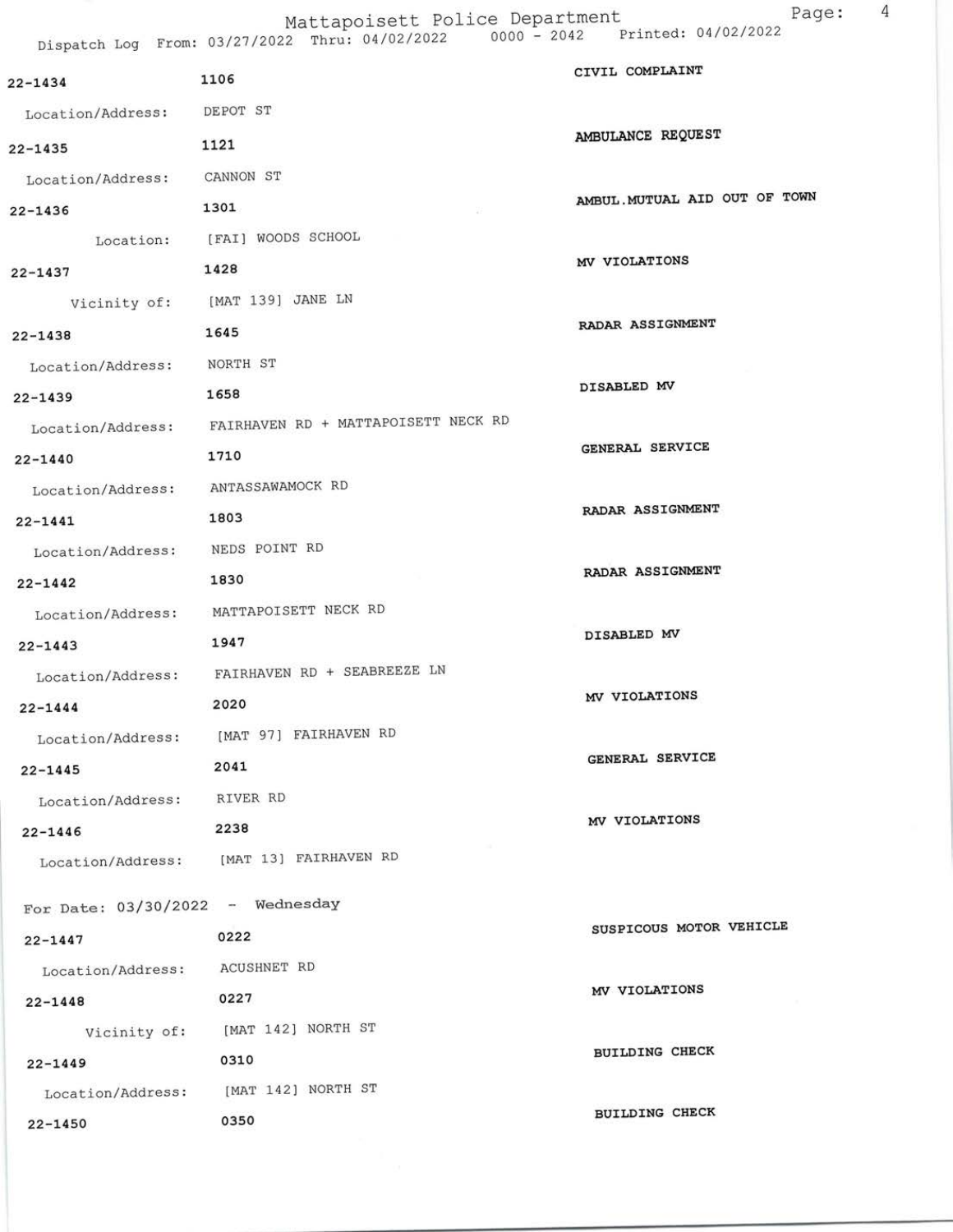|                                   |                                                                                                                  | 5                       |
|-----------------------------------|------------------------------------------------------------------------------------------------------------------|-------------------------|
|                                   | Mattapoisett Police Department<br>Dispatch Log From: 03/27/2022 Thru: 04/02/2022 0000 - 2042 Printed: 04/02/2022 | Page:                   |
| Location/Address:                 | [MAT 79] FAIRHAVEN RD                                                                                            |                         |
| 22-1451                           | 0633                                                                                                             | ASSIST CITIZEN          |
| Location/Address:                 | MATTAPOISETT NECK RD                                                                                             |                         |
| $22 - 1454$                       | 0944                                                                                                             | GENERAL SERVICE         |
| Location/Address:                 | [MAT 147] SHAW ST                                                                                                |                         |
| $22 - 1455$                       | 1137                                                                                                             | RADAR ASSIGNMENT        |
| Vicinity of:                      | [MAT 142] NORTH ST                                                                                               |                         |
| $22 - 1456$                       | 1309                                                                                                             | SUSPICOUS OTHER         |
| Location/Address:                 | PROSPECT RD                                                                                                      |                         |
| $22 - 1457$                       | 1347                                                                                                             | TRESPASSING             |
| Location/Address:                 | [MAT 1] COUNTY RD                                                                                                |                         |
| $22 - 1459$                       | 1419                                                                                                             | <b>ALARM FIRE</b>       |
| Location/Address:                 | [MAT 114] BOAT ROCK RD                                                                                           |                         |
| $22 - 1460$                       | 1444                                                                                                             | VANDALISM               |
| Location/Address:                 | MATTAPOISETT NECK RD                                                                                             |                         |
| $22 - 1461$                       | 1455                                                                                                             | FOLLOW UP INVESTIGATION |
| Location/Address:                 | [MAT 1] COUNTY RD                                                                                                |                         |
| $22 - 1462$                       | 1524                                                                                                             | DISABLED MV             |
| Location/Address:                 | [MAT 139] MARION RD                                                                                              |                         |
| $22 - 1463$                       | 1528                                                                                                             | SUSPICIOUS PERSONS      |
|                                   | Location/Address: [MAT 163] COUNTY RD                                                                            |                         |
| $22 - 1464$                       | 1530                                                                                                             | 911 CALL                |
| Location/Address: NEDS POINT RD   |                                                                                                                  |                         |
| $22 - 1465$                       | 1656                                                                                                             | GENERAL SERVICE         |
|                                   | Location/Address: [MAT 147] SHAW ST                                                                              |                         |
| $22 - 1466$                       | 1751                                                                                                             | BE ON THE LOOK OUT      |
|                                   | Location: [OT] BRIDGEWATER PD                                                                                    | AMBULANCE REQUEST       |
| $22 - 1468$                       | 1904                                                                                                             |                         |
|                                   | Location/Address: [MAT 74] FAIRHAVEN RD                                                                          | MV - LOCKOUT            |
| $22 - 1469$                       | 2126                                                                                                             |                         |
|                                   | Location/Address: [MAT 60] COUNTY RD                                                                             |                         |
| For Date: $03/31/2022$ - Thursday |                                                                                                                  |                         |
| $22 - 1470$                       | 0242                                                                                                             | MV VIOLATIONS           |
| Location/Address:                 | I195 EAST                                                                                                        |                         |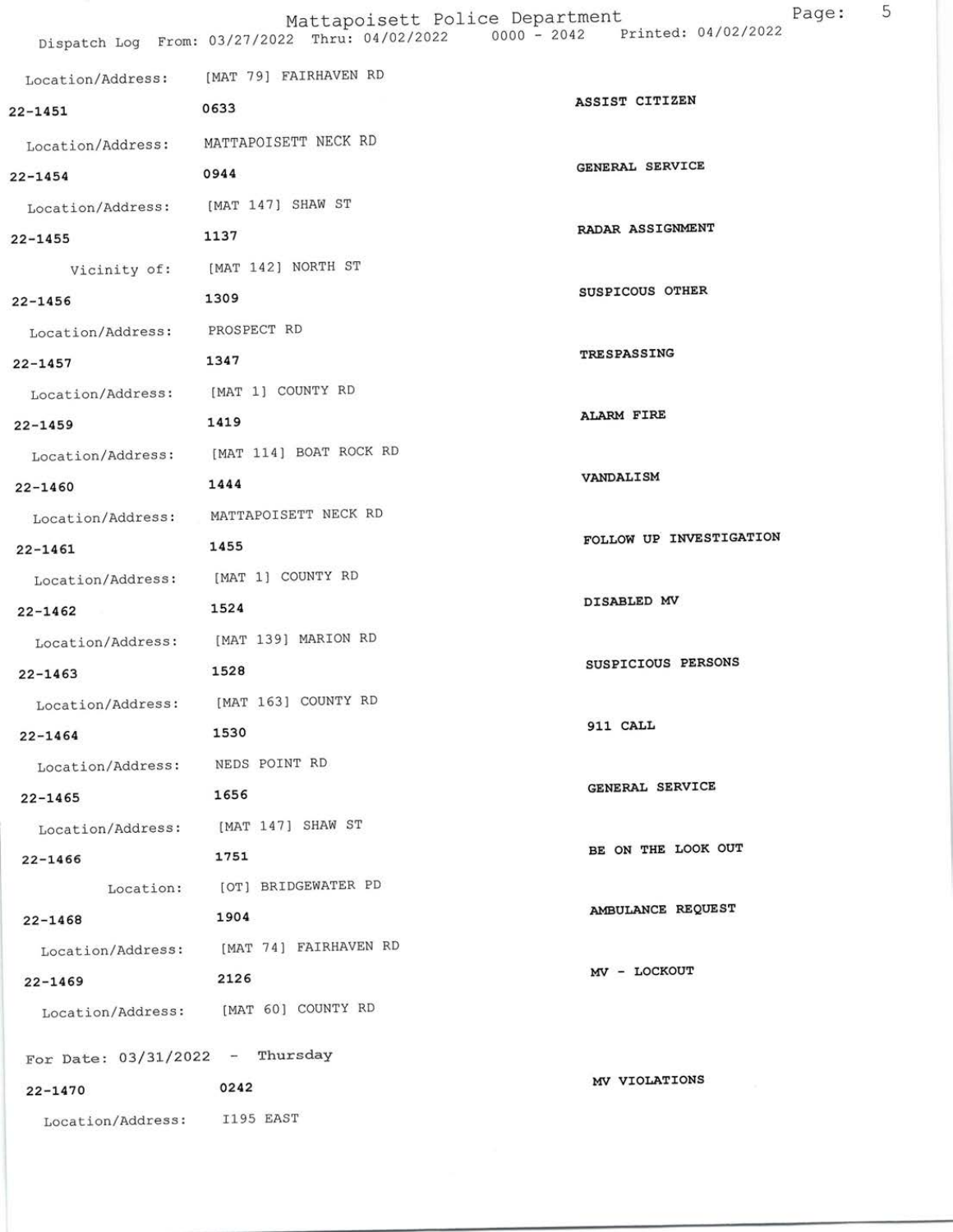Page: 6<br>22 Thru: 04/02/2022 0000 - 2042 Printed: 04/02/2022

|             |      | Dispatch Log From: 03/27/2022 Thru: 04/02/2022 | $UUUU = ZUAZ$ | $L$ $\overline{L}$ $\overline{L}$ $\overline{L}$ $\overline{L}$ $\overline{L}$ $\overline{L}$ $\overline{L}$ $\overline{L}$ $\overline{L}$ $\overline{L}$ $\overline{L}$ $\overline{L}$ $\overline{L}$ $\overline{L}$ $\overline{L}$ $\overline{L}$ $\overline{L}$ $\overline{L}$ $\overline{L}$ $\overline{L}$ $\overline{L}$ $\overline{L}$ $\overline{L}$ $\overline{L}$ |  |
|-------------|------|------------------------------------------------|---------------|-----------------------------------------------------------------------------------------------------------------------------------------------------------------------------------------------------------------------------------------------------------------------------------------------------------------------------------------------------------------------------|--|
| $22 - 1471$ | 0306 |                                                |               | <b>BUILDING CHECK</b>                                                                                                                                                                                                                                                                                                                                                       |  |

| 22-1471                         | <b>0000</b>                                     |                    |
|---------------------------------|-------------------------------------------------|--------------------|
|                                 | Location/Address: [MAT 79] FAIRHAVEN RD         |                    |
| $22 - 1472$                     | 0706                                            | RADAR ASSIGNMENT   |
|                                 | Location/Address: [MAT 139] MARION RD           |                    |
| $22 - 1473$                     | 0720                                            | MV VIOLATIONS      |
| Location/Address:               | NORTH ST                                        |                    |
| $22 - 1474$                     | 0724                                            | MV VIOLATIONS      |
|                                 | Vicinity of: [MAT 139] MARION RD                |                    |
| $22 - 1475$                     | 0836                                            | ASSIST CITIZEN     |
| Location/Address: WENDELL ST    |                                                 |                    |
| $22 - 1476$                     | 1252                                            | AMBULANCE REQUEST  |
|                                 | Location: 195 WEST FAIRHAVEN LINE               |                    |
| $22 - 1477$                     | 1256                                            | MV CRASH           |
|                                 | Location: 195W TOWN LINE                        |                    |
| $22 - 1478$                     | 1417                                            | MV VIOLATIONS      |
| Location/Address: AUCOOT RD     |                                                 |                    |
| $22 - 1479$                     | 1425                                            | MV VIOLATIONS      |
| Location/Address: FAIRHAVEN RD  |                                                 |                    |
| $22 - 1480$                     | 1445                                            | MV VIOLATIONS      |
|                                 | Location/Address: FAIRHAVEN RD + RESERVATION RD |                    |
| $22 - 1481$                     | 1449                                            | SUSPICIOUS PERSONS |
| Location/Address:               | [MAT 52] COUNTY RD                              |                    |
| $22 - 1482$                     | 1553                                            | <b>DISTURBANCE</b> |
| Location/Address: NOYES AVE     |                                                 |                    |
| $22 - 1483$                     | 1844                                            | RADAR ASSIGNMENT   |
| Vicinity of: NORTH ST           |                                                 |                    |
| $22 - 1484$                     | 1845                                            | DISABLED MV        |
| Location/Address: I195 EAST     |                                                 |                    |
| $22 - 1485$                     | 1855                                            | MV VIOLATIONS      |
| Vicinity of: NORTH ST           |                                                 | SUSPICIOUS PERSONS |
| $22 - 1486$                     | 1957                                            |                    |
|                                 | Location/Address: BRANT BEACH AVE               |                    |
| For Date: $04/01/2022 -$ Friday |                                                 |                    |
| 22-1488                         | 0132                                            | BUILDING CHECK     |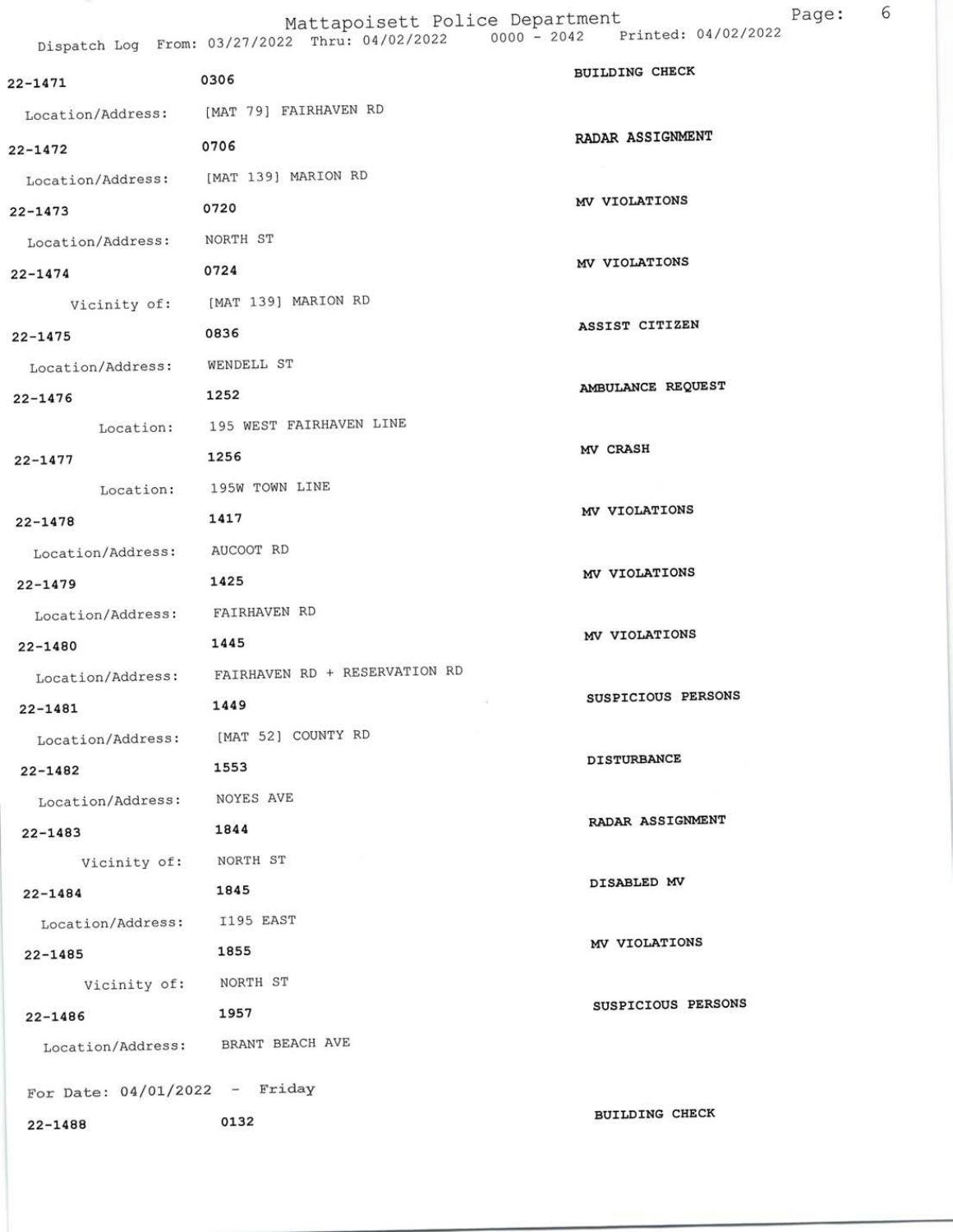|                   | Mattapoisett Police Department<br>Dispatch Log From: 03/27/2022 Thru: 04/02/2022 0000 - 2042 Printed: 04/02/2022 | Page                    |
|-------------------|------------------------------------------------------------------------------------------------------------------|-------------------------|
|                   |                                                                                                                  |                         |
| Location/Address: | [MAT 100] INDUSTRIAL DR                                                                                          | ALARM, BURGLAR          |
| 22-1489           | 0327                                                                                                             |                         |
| Location/Address: | [MAT YARD] COUNTY RD                                                                                             | SUSPICOUS MOTOR VEHICLE |
| $22 - 1490$       | 0344                                                                                                             |                         |
| Location/Address: | [MAT 238] COUNTY RD                                                                                              |                         |
| $22 - 1491$       | 0620                                                                                                             | RADAR ASSIGNMENT        |
| Location/Address: | [MAT 139] MARION RD                                                                                              |                         |
| $22 - 1492$       | 0757                                                                                                             | SAFETY/ROAD HAZARD      |
| Location/Address: | NORTH ST + LEBARON WAY                                                                                           |                         |
| $22 - 1493$       | 0839                                                                                                             | DISABLED MV             |
| Location/Address: | NORTH ST + COUNTY RD                                                                                             |                         |
| $22 - 1494$       | 0840                                                                                                             | MV VIOLATIONS           |
| Location/Address: | NORTH ST + CRYSTAL SPRING RD                                                                                     |                         |
| $22 - 1495$       | 1002                                                                                                             | <b>HEALTH/WELFARE</b>   |
| Location/Address: | <b>JUSTIN AVE</b>                                                                                                |                         |
| $22 - 1496$       | 1020                                                                                                             | SAFETY/ROAD HAZARD      |
| Location/Address: | NORTH ST                                                                                                         |                         |
| $22 - 1497$       | 1136                                                                                                             | MV VIOLATIONS           |
| Location/Address: | NORTH ST + INDUSTRIAL DR                                                                                         |                         |
| $22 - 1498$       | 1401                                                                                                             | MV VIOLATIONS           |
| Location/Address: | [MAT 211] COUNTY RD                                                                                              |                         |
| $22 - 1499$       | 1458                                                                                                             | MV VIOLATIONS           |
|                   | Location/Address: FAIRHAVEN RD + MATTAPOISETT NECK RD                                                            |                         |
| 22-1500           | 1636                                                                                                             | MV VIOLATIONS           |
|                   | Vicinity of: [MAT 1] COUNTY RD                                                                                   |                         |
| 22-1501           | 1646                                                                                                             | MV VIOLATIONS           |
|                   | Vicinity of: NORTH ST + CHURCH ST                                                                                |                         |
| $22 - 1502$       | 1655                                                                                                             | MV VIOLATIONS           |
|                   | Vicinity of: NORTH ST + CHURCH ST                                                                                |                         |
| $22 - 1503$       | 1702                                                                                                             | MV VIOLATIONS           |
|                   | Vicinity of: NORTH ST + CHURCH ST                                                                                |                         |
| $22 - 1504$       | 1718                                                                                                             | SAFETY/ROAD HAZARD      |
| Location/Address: | BRANDT ISLAND RD                                                                                                 |                         |
| 22-1505           | 1750                                                                                                             | MV VIOLATIONS           |
|                   | Vicinity of: ACUSHNET RD + PARK ST                                                                               |                         |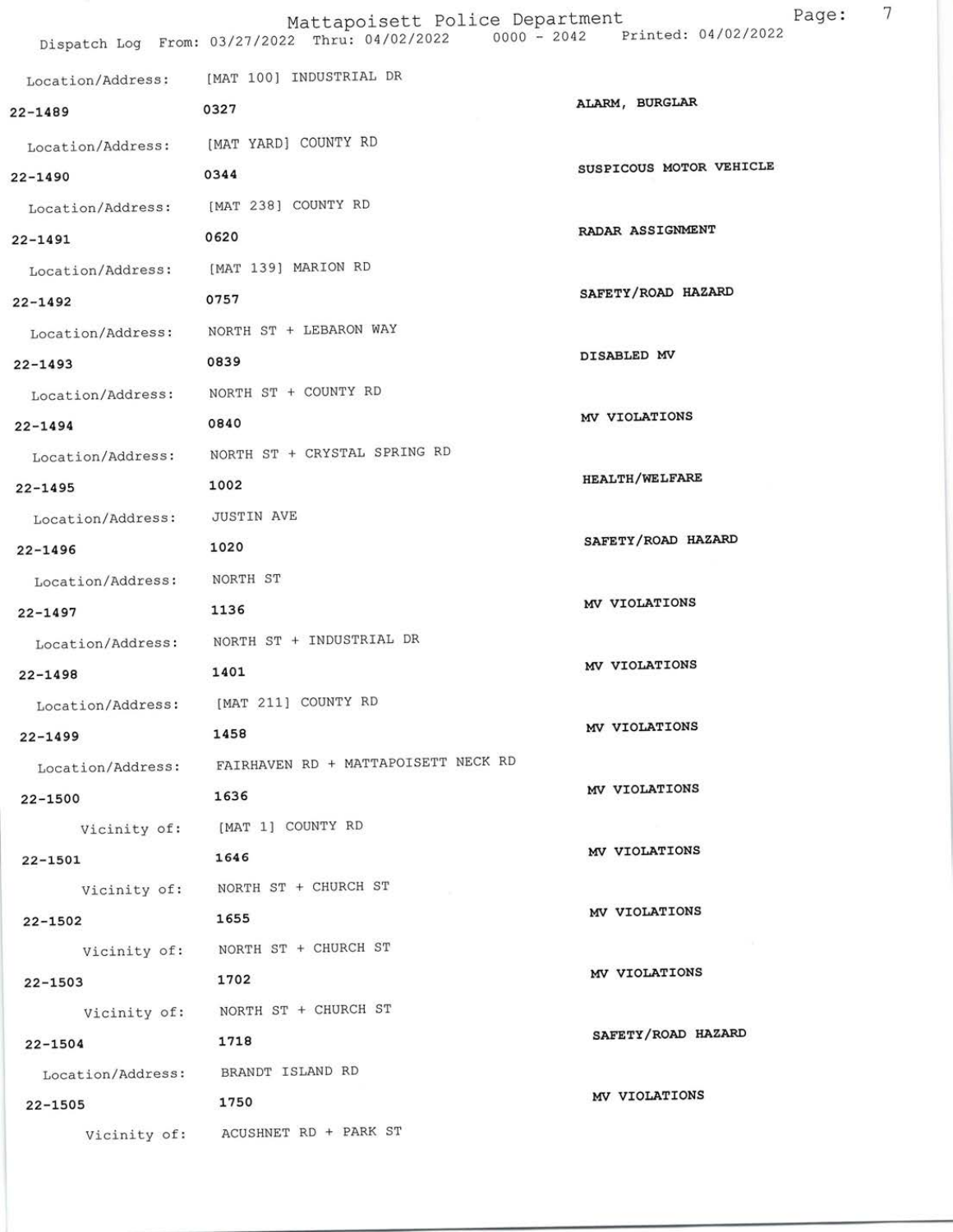Mattapoisett Police Department<br>Dispatch Log From: 03/27/2022 Thru: 04/02/2022 0000 - 2042 Printed: 04/02/2022

| $22 - 1506$                       | 1809                                              | MV VIOLATIONS         |
|-----------------------------------|---------------------------------------------------|-----------------------|
|                                   | Vicinity of: TINKHAM HILL RD + NORTH ST           |                       |
| $22 - 1507$                       | 1905                                              | MV VIOLATIONS         |
|                                   | Vicinity of: NORTH ST + SNOW FIELDS RD            |                       |
| $22 - 1508$                       | 1941                                              | MV GENERAL            |
| Location/Address:                 | [MAT 1] COUNTY RD                                 |                       |
| $22 - 1509$                       | 2135                                              | MV VIOLATIONS         |
|                                   | Vicinity of: [MAT 291] FAIRHAVEN RD               |                       |
| $22 - 1510$                       | 2152                                              | <b>ALARM FIRE</b>     |
| Location/Address: FAIRHAVEN RD    |                                                   |                       |
| $22 - 1511$                       | 2201                                              | TRANSPORT GENERAL     |
| Location/Address: FAIRHAVEN RD    |                                                   |                       |
| $22 - 1512$                       | 2308                                              | <b>DISTURBANCE</b>    |
|                                   | Location/Address: [MAT 58] COUNTY RD              |                       |
| $22 - 1513$                       | 2310                                              | MV VIOLATIONS         |
|                                   | Vicinity of: NORTH ST + JACKIE LN                 |                       |
| For Date: $04/02/2022 -$ Saturday |                                                   |                       |
|                                   | 0213                                              | <b>BUILDING CHECK</b> |
| $22 - 1514$                       |                                                   |                       |
|                                   | Location/Address: [MAT 22] MARION RD              | <b>BUILDING CHECK</b> |
| $22 - 1515$                       | 0224                                              |                       |
|                                   | Location/Address: [MAT 100] INDUSTRIAL DR<br>0623 | FIRE, OTHER           |
| $22 - 1516$                       |                                                   |                       |
| Location/Address: RESERVATION RD  | 0805                                              | SAFETY/ROAD HAZARD    |
| 22-1517                           | EDGEWOOD LN                                       |                       |
| Location/Address:                 | 1055                                              | MV VIOLATIONS         |
| $22 - 1519$<br>Location/Address:  | MARION RD + AUCOOT RD                             |                       |
| $22 - 1520$                       | 1124                                              | RADAR ASSIGNMENT      |
| Location/Address:                 | [MAT 248] BRANDT ISLAND RD                        |                       |
| $22 - 1521$                       | 1326                                              | MV VIOLATIONS         |
| Location/Address:                 | NORTH ST + BAYBERRY LN                            |                       |
| $22 - 1522$                       | 1344                                              | TRANSPORT PRISONER    |
| Location/Address:                 | [OT] LONG POND RD                                 |                       |
| $22 - 1524$                       | 1602                                              | SAFETY/ROAD HAZARD    |
|                                   |                                                   |                       |